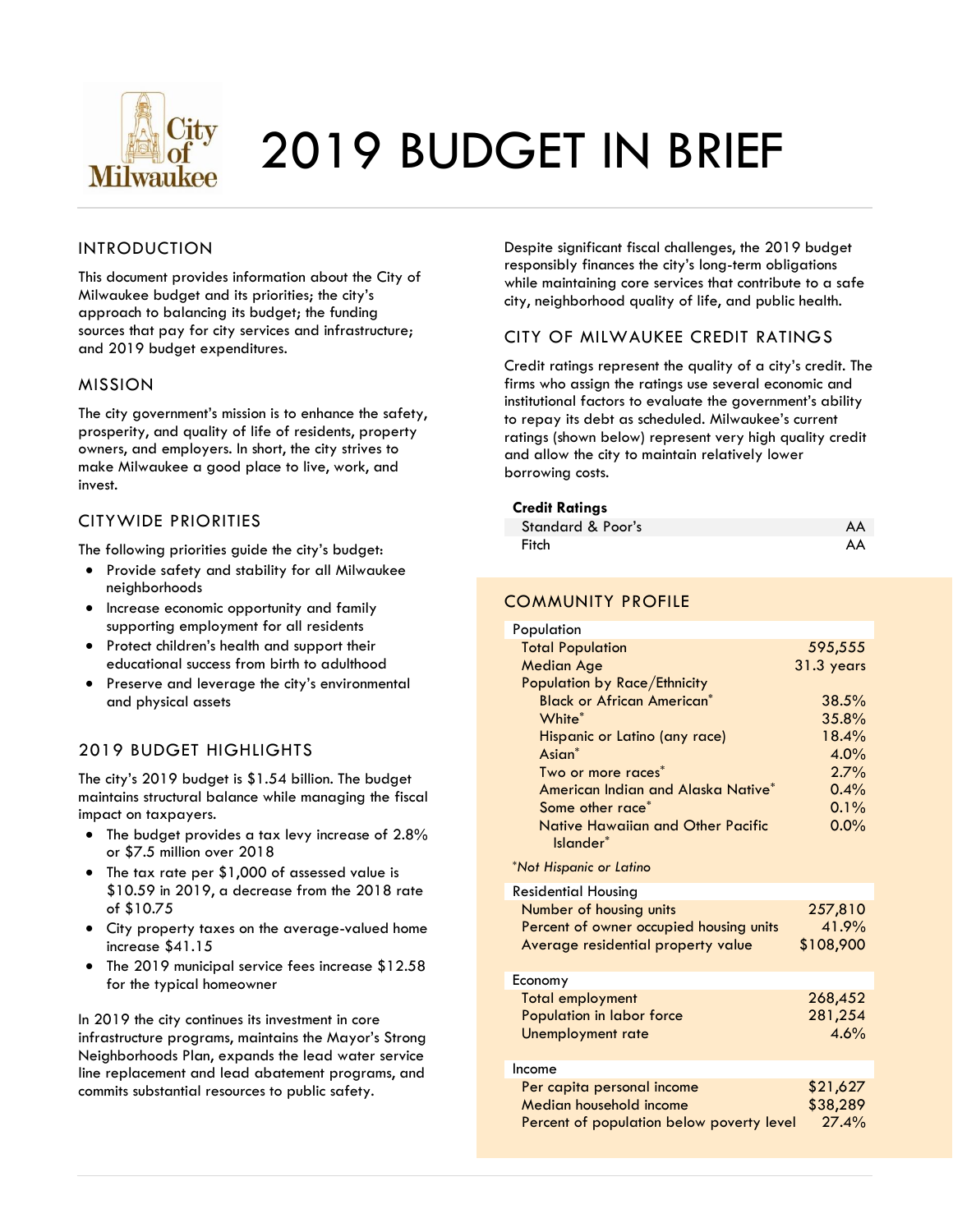### BUDGET OVERVIEW

The city's budget provides an operational plan for delivering services to the community. The budget establishes expenditures and revenues, subject to State statutory restrictions. Milwaukee adopts an annual balanced budget, which means that revenues equal expenditures.

#### STRUCTURAL BALANCE

The city faces a persistent challenge of achieving "structural balance". Structural balance is a government's ability to fund existing expenditures over time with its projected ongoing revenues. A gap between existing expenditures and ongoing revenues in which expenditures exceed revenues is referred to as a "structural imbalance".

In recent years the city has made significant structural improvements to its budget. However, challenges remain, including State aid decreases, the ongoing need for employer pension contributions, and debt service for increased commitments to infrastructure and neighborhood improvements.

#### FINANCIAL OBJECTIVES

As the city develops the annual budget, it has two primary financial objectives:

- 1. Provide mission critical services while limiting the increase in tax levy and municipal service charges on the typical residential property to 3% or less.
- 2. Manage long term obligations such as core infrastructure, debt, and pension benefits in a manner that stabilizes ongoing funding requirements.

#### BUDGET STRATEGIES

The city's strategy to achieve structural balance includes three main components:

- **Resize**: Reduce the scale of city government operations
- **Restructure**: Increase productivity and reduce staffing through technology, automation, and functional consolidations
- **Reinvest**: Make strategic investments in equipment, data applications, process improvements, and people; and engage in redevelopment to improve the tax base and economic opportunities

#### BUDGET PROCESS

**Departmental Budget Requests** *Mid-Mar. to 2nd Tue. in May*

City departments review operational needs for the next year and submit budget requests to the Budget Office.

**Budget Review** *Mid-May to September*

The Budget Office reviews all budget requests and prepares recommendations for the Mayor's consideration.

#### **Mayor's Public Hearing on the Proposed Budget** *August*

The Mayor holds a public hearing to provide an opportunity for citizens to ask questions and make comments and recommendations regarding the upcoming budget.

**Executive Budget Presentation**  *September 28 Deadline*

On or before September 28<sup>th</sup>, the Mayor presents his Proposed Executive Budget to the Common Council.

#### **Legislative Hearings**  *October*

The Finance and Personnel Committee reviews the Proposed Executive Budget on behalf of the Common Council. The Committee reviews each departmental budget separately, getting input from the departments and the Budget Director, and requesting additional information as necessary.

The Finance and Personnel Committee may propose amendments to the Executive Budget for consideration by the Common Council. In addition, individual Council members may sponsor amendments to the proposed budget.

#### **Public Hearing • Early October**

The Mayor and Common Council hold a joint public hearing on the budget prior to budget adoption. All interested parties have an opportunity to comment on the budget during the hearing.

#### **Budget Adoption** *November 14 Deadline*

On or before November 14<sup>th</sup>, the Common Council meets to review the Finance and Personnel Committee's recommendations; accepts, rejects, or modifies amendments as proposed; and adopts the budget.

After the Common Council has adopted the budget, it is forwarded to the Mayor for signature. Within seven working days the Mayor may sign the budget or veto individual line items. Mayoral vetoes are returned to the Council for a vote to either sustain or override the veto. The budget becomes final when it has been signed by the Mayor and returned to the Council without vetoes.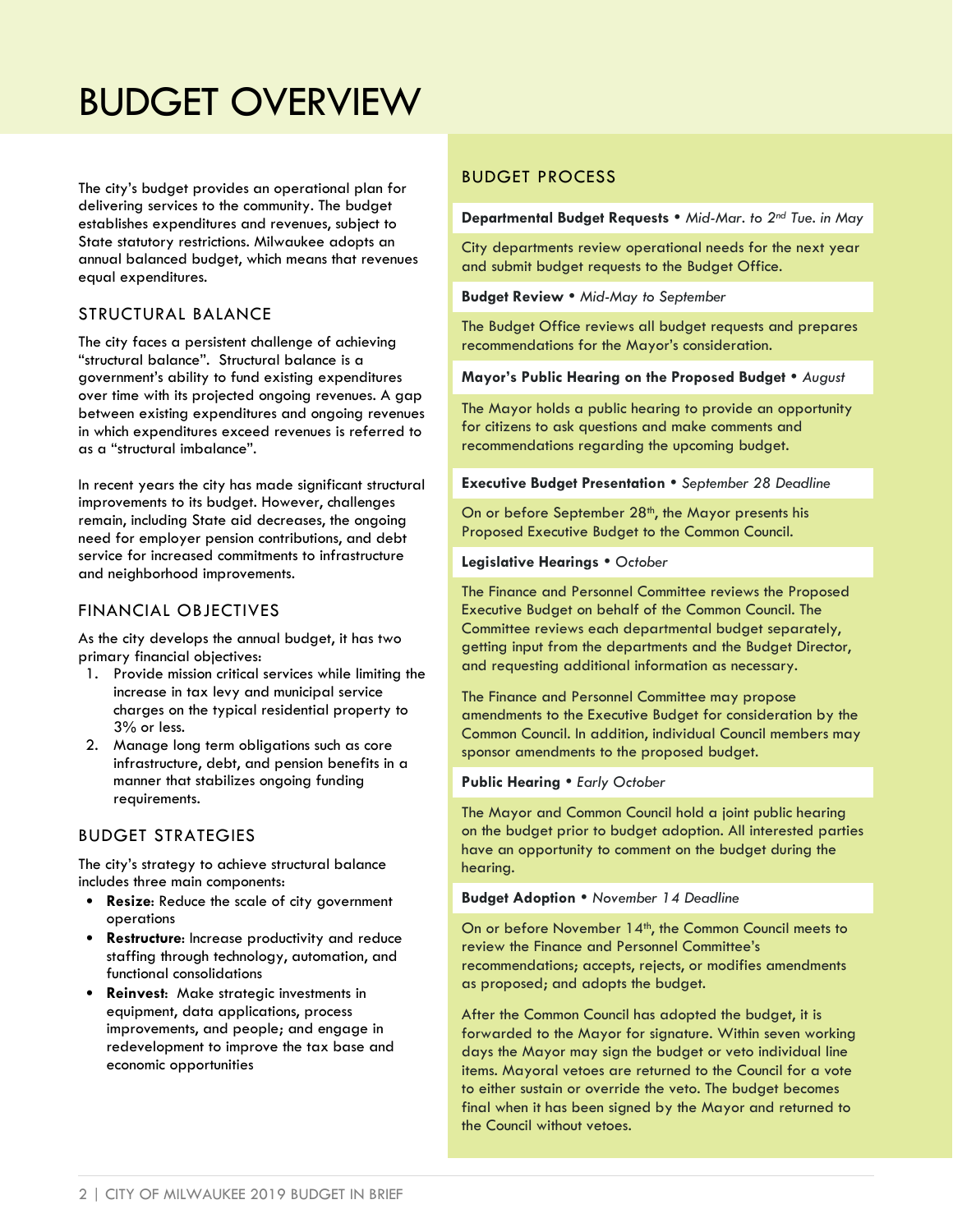## BUDGET STRUCTURE

The City of Milwaukee uses fund accounting to ensure compliance with finance-related legal requirements. A fund is a group of related accounts that is used to maintain control over resources that have been segregated for specific activities or objectives. The city's budget is divided into two groups of funds: Property Tax Supplemented Funds and Special Revenue Funds.

#### PROPERTY TAX SUPPLEMENTED FUNDS

#### \$1.18 billion

**General City Purposes Fund \$634 million**

Funds the general operations of the city. This includes departmental expenses and expenses for employee health care benefits and workers compensation.

**Employee Retirement Fund \$113 million** Funds payment of employer pension contributions, social security contributions, and the city's supplemental deferred compensation plan.

#### **Capital Improvements Fund \$154 million**

otherwise provided for in the budget.

Funds the purchase, construction, enhancement, or maintenance of physical infrastructure systems, facilities or equipment, or redevelopment. Infrastructure systems include bridges, streets, alleys, sidewalks, street lighting, and traffic control. Water, sewer and transportation infrastructure expenses are funded in the respective enterprise funds.

#### **City Debt Fund \$275 million**

Funds the principal and interest on bonds issued by the city to finance capital improvements.

#### **Contingent Fund \$5 million**

Funds unanticipated emergencies and purposes not

**23%**

**77%**

#### SPECIAL REVENUE FUNDS

#### \$359 million

**Enterprise Funds \$303 million** Enterprise funds are segregated funds that support "business-type" operations financed primarily by user charges. They include the following:

*Water Works \$136 million* The Water Works is a city owned utility whose fees are regulated and approved by the State's Public Service Commission. Funds all activities necessary to provide water services to city residents and 16 other municipal customers. Activities include administration, billing and collection, operations, maintenance and financing.

*Sewer Maintenance Fund \$105 million* Funds operations and capital improvements of the city's sewer system as well as general fund operations pertaining to storm water management. The two primary revenue sources paid by users are the Local Sewerage Charge and the Local Storm Water Charge.

*Transportation Fund \$50 million* Funds administrative and operations costs for the Milwaukee streetcar and for parking services, including construction and maintenance of parking lots, meters and structures. Revenue is generated through citations, parking meters, parking permits, rentals and leasing of parking facilities, sponsorships and grants.

*Economic Development Fund \$11 million* Funds economic development purposes including Business Improvement Districts (BIDs) and Neighborhood Improvement Districts (NIDs).

#### **Grant and Aid Fund \$48 million**

Accounts for Federal, State, and other grants whose proceeds are legally restricted to expenditures for specific purposes.

**County Delinquent Tax Fund \$8 million** Acts as a reserve against uncollected County delinquent property taxes.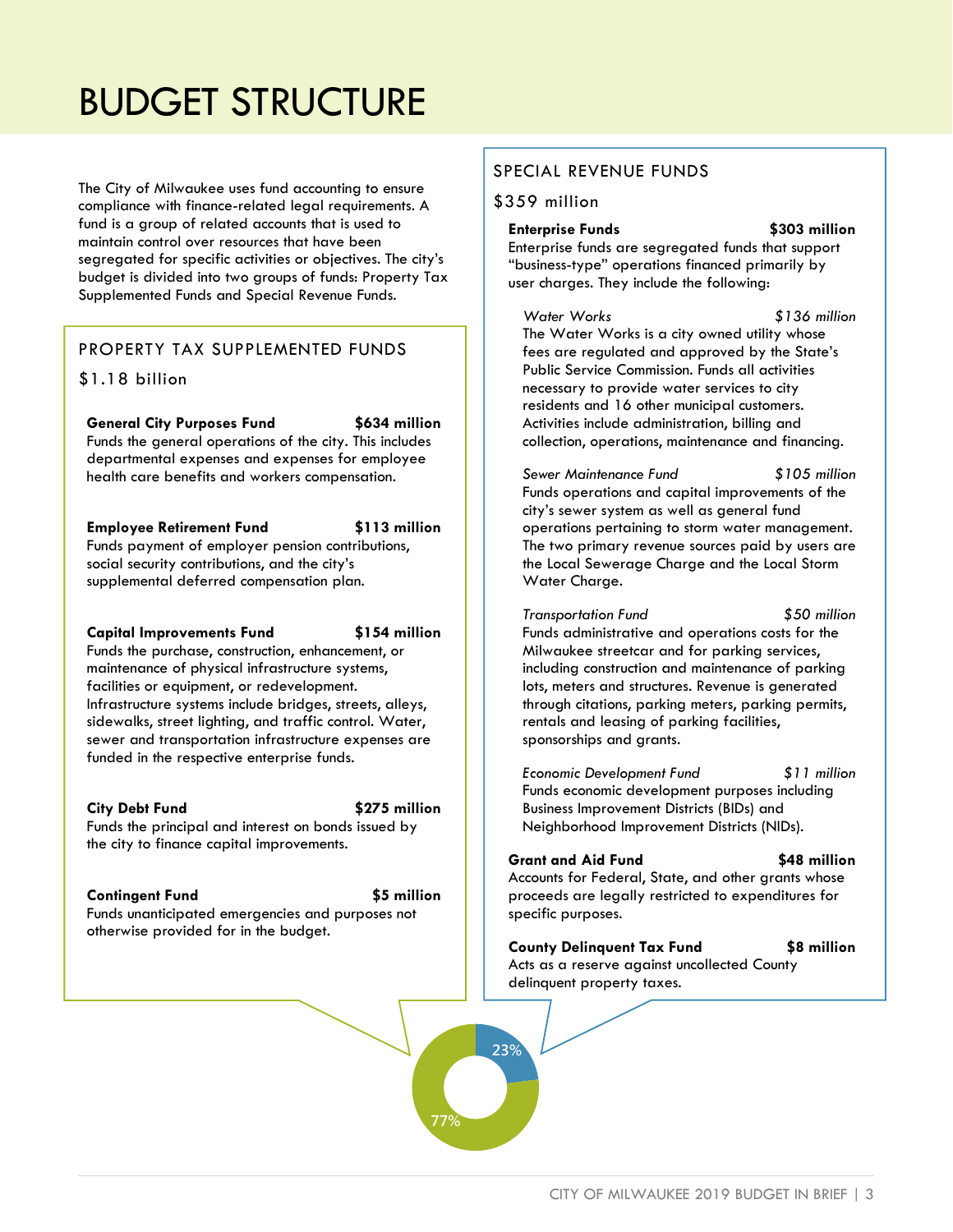### REVENUES

The city generates revenue from several sources. The largest revenue sources are property taxes, intergovernmental revenue, general fund user charges, and enterprise fund user charges. These revenues make up 57% of the entire \$1.54 billion budget. Property taxes, intergovernmental revenue, and general fund user charges also make up 82% of the \$634 million General City Purposes budget.

The City of Milwaukee is unusual in its reliance on three primary revenue sources for general city purpose revenues. Most cities with a population of 300,000 or more have a more diverse revenue portfolio. While Milwaukee's total revenue per capita is significantly less than that of most comparably-sized cities, Milwaukee's unusually narrow revenue portfolio results in relatively higher property taxes.

Wisconsin's tax system is designed to assess sales, income, and various business and excise taxes, and redistribute them to municipal governments as "shared revenue." This distribution is intended to provide municipal governments a similar ability to raise revenue using reasonable tax rates regardless of their property tax wealth.

However, over the last 20 years the State's fiscal support of municipal governments has changed considerably. While State general purpose tax collections have grown significantly, the Shared Revenue payment to Milwaukee has decreased.

#### MAJOR SOURCES OF TOTAL BUDGET REVENUE

#### **Property Taxes** \$281.0 million

Property taxes are levied on the assessed value of all general property located in the city, excluding property that is exempt from the property tax. Of this amount, 55% or \$155 million is allocated to two non-discretionary purposes: debt service and the employer pension contribution. Property taxes are 18.2% of total budget revenues.

#### **Intergovernmental Revenue** \$270.1 million

Intergovernmental revenue includes revenues received from the State government. The largest amount of State aid received by the city is State Shared Revenue, at \$219.1 million. Intergovernmental revenues are 17.5% of total budget revenues.

#### **General Fund User Charges** \$129.1 million

State statutes authorize local governments to recover the cost of current services and regulatory activities from service users and the regulated entities. The City has increasingly relied on user charges over the last 15 years, largely in response to State aid reductions. This revenue enables the allocation of property tax revenues and State aids to departments with low cost recovery potential, such as Police, Fire, Library, and Infrastructure services. The Local Solid Waste Charge (\$40.1 million) is the largest user charge in the 2019 General Fund Budget. General Fund user charges are 8.4% of total budget revenues.

#### **Enterprise Fund User Charges** \$198.1 million

These revenues include Water Works operating (rate) revenue (\$92.9 million), subject to Public Service Commission approval; Sewer Maintenance Fund charges (\$67.8 million); and Transportation Fund current revenues (\$37.5 million).

#### **Other Sources**

A complete listing of other sources of revenue is provided in the 2019 Plan and Executive Budget Summary. Other sources of revenue include borrowing proceeds, Tax Incremental revenues, Business Improvement District assessments, grants, fines and forfeitures, and licenses and permits, among others.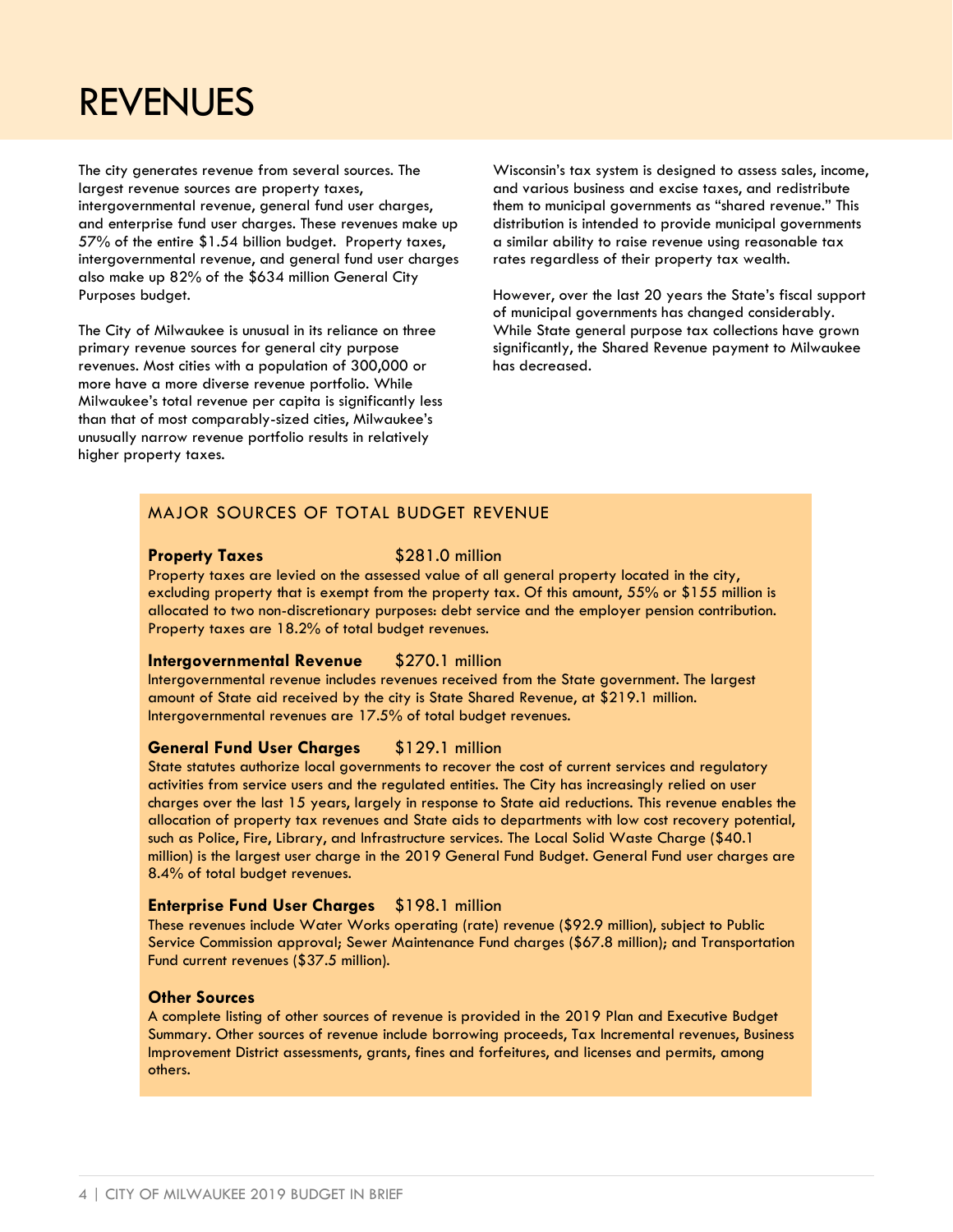### **PROPERTY TAX**

The city's property tax levy for the 2019 budget is \$281 million. The 2019 budget tax rate for the City of Milwaukee is \$10.59 per \$1,000 of assessed value, which is a decrease from the 2018 budget rate of \$10.75.



#### TAX LEVY VS. TAX RATE

There is an important difference between tax levies and tax rates. The tax levy represents the dollar amount of property tax revenue in a local government's budget. The tax rate is the **amount** assessed against each \$1,000 of assessed value of property subject to the property tax. The tax rate is set at an amount required to generate the total tax levy revenue included in a local government's annual budget.

#### 2019 CITY PROPERTY TAX LEVY DISTRIBUTION BY PURPOSE



The largest proportion of the 2019 city property tax levy is used for general city purposes, followed by retirement provisions, and capital/debt service.

### **MUNICIPAL SERVICES CHARGES**

Milwaukee Water Works manages billing for water charges, Milwaukee Metropolitan Sewerage District (MMSD) service, and City of Milwaukee municipal services. The Milwaukee Municipal Services Bill includes nine charges:

#### **Milwaukee Water Works Charges**

 Water Service Charge and Water Usage Charge: The cost of Milwaukee water service is one cent per two gallons, including water use and service charges and the public fire protection charge which pays for hydrant maintenance. Water use and service charges for the average single family Milwaukee customer are \$241 per year.

#### **MMSD Charges**

**• MMSD Sewer Treatment Service Charge and MMSD** Sewer Treatment Usage Charge: The city collects MMSD user charges for operations from customers based in the city and transmits the revenue to the sewerage district, which is a separate governmental entity. The average single family household pays \$144 annually for MMSD service. MMSD levies its own property tax for its capital improvements budget.

#### **City of Milwaukee Municipal Services Charges**

- Local Sewerage Charge: A charge for city sewer services based on water usage.
- Storm Water Management Charge: A charge for storm sewer management services based on the amount of impervious surface area of a property.
- Snow and Ice Removal Charge: A charge per foot of street frontage for all property, which partially offsets the cost of snow and ice control operations. This is an annual charge that appears on the last bill of the year.
- Solid Waste Charge: This charge funds operations for garbage collection, recycling, the self-help centers, and other solid waste services.
- Extra Garbage Cart Charge: Units with more than one garbage cart are charged \$17 per quarter per extra cart.

#### **Average Annual 2019**

#### **Municipal Services Charges:**

| Local Sewerage Charge         | \$98  |
|-------------------------------|-------|
| Storm Water Management Charge | \$86  |
| Snow and Ice Removal Charge   | \$40  |
| Solid Waste Charge            | \$215 |
| Total                         | \$439 |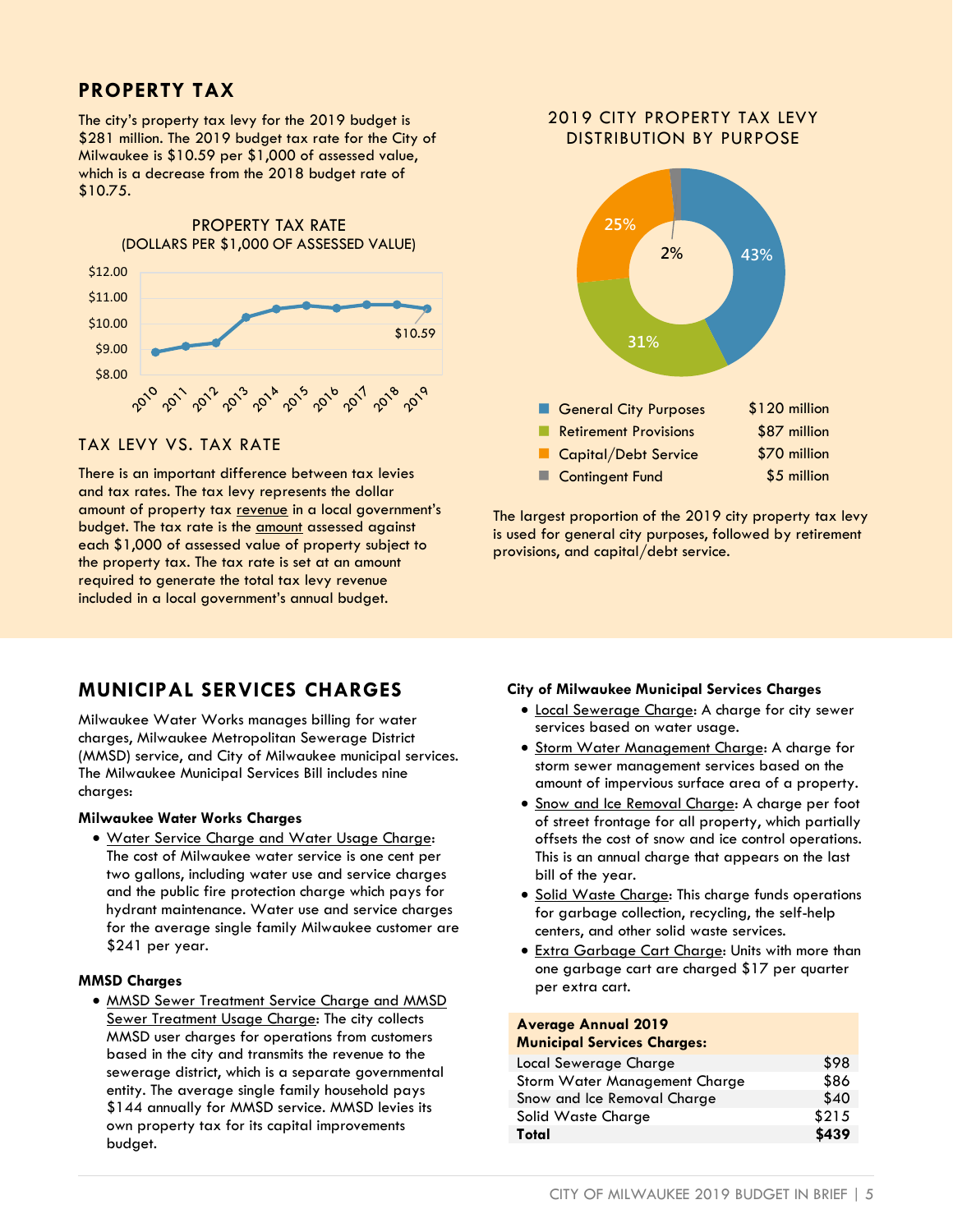## EXPENDITURES

The following is a summary of 2019 budgeted city expenditures by major category: public works, public safety, neighborhoods and development, general government, culture and recreation, health, debt, and retirement benefits.

#### PUBLIC WORKS \$420 million

Approximately 27% of the overall budget is devoted to public works-related spending. This includes maintenance of the city's streets, sewers, and facilities and services such as garbage collection, snow and ice control, forestry, and water works. The General City Purposes Fund includes \$117.6 million for public works-related spending.

*2019 Budget Highlights*:

- \$65.9 million for core infrastructure programs including streets, bridges, street lighting, and sewers.
- Improve the condition and extend useful life for 31 miles of major streets, local streets and high traffic streets serving commercial corridors.
- Allow small resident contractors to drop off construction debris at Self Help Centers, which will assist DPW in controlling illegal dumping.
- \$4 million in City funding and \$7.4 million in Water Works funding to replace 1,000 lead water service lines. The City assists with funding the private side of the replacement and Water Works funds the public side. In 2019, Water Works will begin using crews to replace the utility owned portion of lead service lines.
- Replace and line 14 miles of medium-to-large diameter combined, storm and sanitary sewer mains. Provide an additional \$2 million to line 9 miles of small diameter sanitary sewer mains and inspect sanitary sewer manholes.
- Provide funding for the downspout disconnection program in response to MMSD's revised regulations that require residential properties up to four units to disconnect their downspouts from the combined sewer system by January 1, 2025. An estimated 50,000 residential parcels will need their downspout disconnected.





#### PUBLIC SAFETY \$408 million

Approximately 26% of the budget is devoted to public safety-related expenses. This includes expenses for the Police Department, Fire Department, Fire and Police Commission, and Municipal Court.

*2019 Budget Highlights*:

- Fund an average annual Police strength of 1,864 sworn officers, an increase of 3 from 2018. The budget includes funding to hire a total of 86 new police officer recruits through two recruit classes.
- Provide \$300,000 in 2019 for consultant costs to ensure the Police Department complies with reforms included in the ACLU settlement agreement. The settlement is a five year agreement with consultant costs of \$1.5 million.
- Maintain funding for all Fire Department heavy apparatus and med units funded in 2018. Response times to fire and emergency medical service calls are expected to remain superior to national standards.
- Continue the Fire Department's community paramedic program to ensure that the 911 system is utilized appropriately. Through June of 2018, the program has reduced 911 calls by 62% for callers in the program since it began.
- The Fire and Police Commission will continue to lead collaborative efforts with community organizations, residents, and other key stakeholders to determine which recommendations are most beneficial and how they should be implemented.

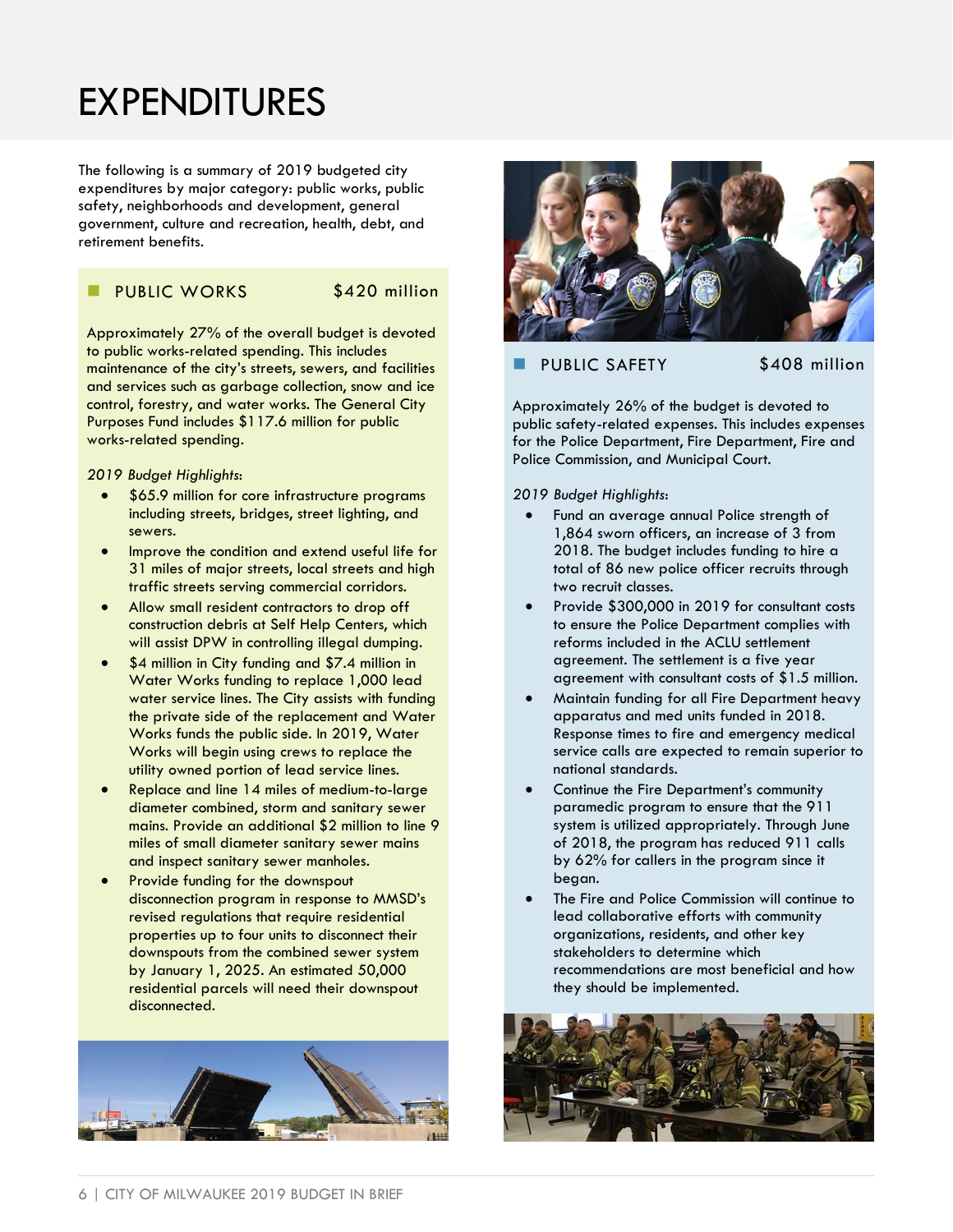#### CITY DEBT \$275 million

Approximately 18% of the budget funds principal and interest payments for city borrowing. The tax levy share for debt in 2019 is \$68 million or 24% of the total tax levy. The debt budget also includes revenues of \$31.0 million from tax increments, which offset the borrowing costs associated with Tax Increment Finance redevelopment projects.



 NEIGHBORHOODS & NEIOIIDOKIIOODS & \$176 million

About 11% of the budget is devoted to spending for neighborhoods and development. This includes expenses for the Department of City Development, Department of Neighborhood Services, Port of Milwaukee, Board of Zoning Appeals, as well as several special purpose accounts.

*2019 Budget Highlights*:

- Improve affordable housing opportunities for 10,000 households over the next 10 years through construction, rehabilitation and financing efforts.
- Provide \$500,000 for strategic site acquisition to maintain affordable housing in areas facing potential displacement.
- Continue funding for the STRONG Homes Loan and Compliance Loan programs as well as commercial corridor revitalization.
- Implement improvements to nuisance garbage policies to facilitate timely intake and routing of garbage complaints and to expedite cleanup.

#### GENERAL GOVERNMENT

\$98 million

Approximately 6% of the budget is used for general government spending, including expenses for the Department of Administration, Assessor's Office, City Attorney, City Clerk, Comptroller's Office, Election Commission, Department of Employee Relations, Mayor's Office, and Treasurer's Office.

#### RETIREMENT BENEFITS \$113 million

The City has a home rule defined-benefit pension plan, the City of Milwaukee Employes' Retirement System (CMERS). This budget section includes the employer pension contribution to the CMERS (\$70 million in 2019) and the employer share of funding for Social Security and Medicare for covered employees.

#### CULTURE & RECREATION \$26 million

About 1.7% of the budget is devoted to spending for culture and recreation. This includes expenses for the Milwaukee Public Library as well as several special purpose accounts.

*2019 Budget Highlights*:

- Maintain library hours at 2018 levels in 2019. All library facilities are open Mon. – Sat., while Central, Zablocki, and Capitol libraries are open on Sundays from October through April.
- \$1.4 million for branch library improvements, which supports ongoing branch library replacement programs for the Capitol and Martin Luther King libraries.

HEALTH \$25 million

Roughly 1.6% of the budget is devoted to public health-related spending. This includes expenses for the Milwaukee Health Department.

*2019 Budget Highlights*:

- The Health Department will work to improve governance and accountability, develop a solid workforce and restore confidence in programs and services. The Mayor will propose the creation of a Board of Health to improve oversight and governance.
- The Health Department will work to achieve accreditation by the Public Health Accreditation Board (PHAB), which sets goals for performance against a set of nationally recognized, practice focused, and evidenced based standards.
- Implementation of the *Blueprint for Peace* will continue to focus on prevention of violence before it occurs, as well as intervention efforts after violence to reduce the impacts and prevent future perpetration and victimization.
- \$7.6 million in funding for the Health Department's Lead Poisoning Prevention Program, which focuses on lead paint.